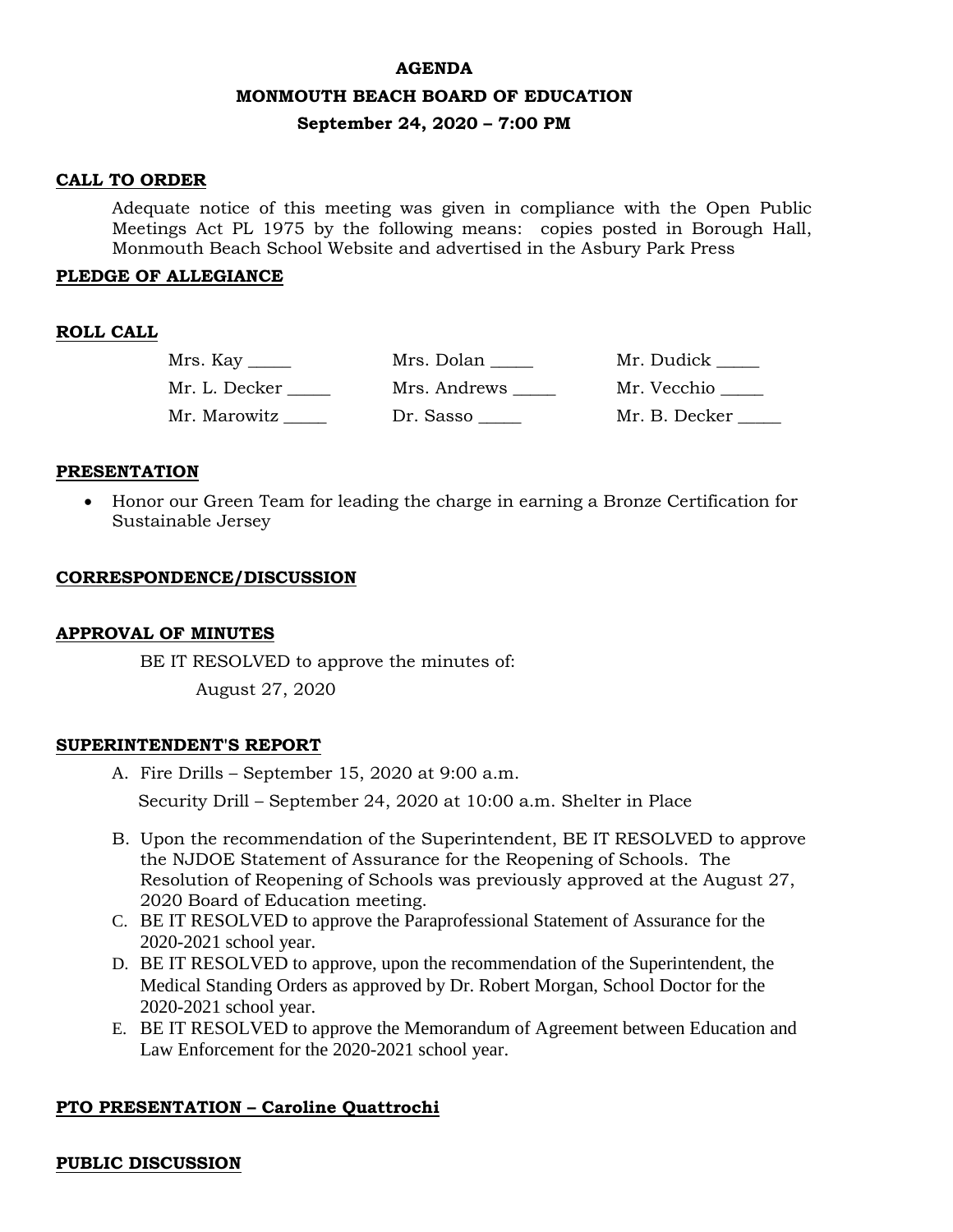In compliance with Open Public Meetings Act PL 1975, Chapter 10:4-12 subsection b, - A public body may exclude the public only from that portion of a meeting at which the public body discusses any matter involving the employment, appointment, termination of employment, terms and conditions of employment evaluation of the performance of promotion or discipline of any specific prospective public officer or employees or current public offer or employee employed or appointed by the public body, unless all the individual employees or appointees whose rights could be adversely affected request in writing that such matter or matters be discussed at a public meeting. As per Board Bylaws, 0167, public participation in Board Meetings, such remarks are to be limited to five minutes duration. The Board of Education, though affording the opportunity for members of the public to comment will not engage and/or make remarks concerning matters of student confidentiality and/or matters of personnel wherein employees of the District have not been given notice of the Board's intent to discuss their terms and conditions of employment. Members of the public are reminded that though they are afforded the opportunity to address the Board, they are not given license to violate the laws of slander. Comments made by members of the public that are not in keeping with the orderly conduct of a public meeting will be asked to yield the floor and if they fail to do so may be subject to charges under New Jersey statues associated with disruption of a public meeting.

# **FINANCE**

## Chair: Ken Marowitz

Joseph Vecchio, Karen Dolan, Vincent Sasso

A. BE IT RESOLVED to approve the following financial report

- September 2020 Bill List in the amount of \$355,576.43.
- Payroll Gross total for August 2020 in the amount of \$98,652.68.
- Report of Board Secretary July Draft Report

| Fund 10 - | \$1,650,605.70 |      |
|-----------|----------------|------|
| Fund 20 - | \$             | 0.00 |
| Fund 40 - | \$             | 0.00 |

- Monthly transfer report for July 2020.
- Pursuant to NJAC 6:120-2.13(d), I certify as of July 31 no budgetary line item account has been over expended in violation of NJAC 6:20-22.13 (ad). I hereby certify that all of the above information is correct.
- Board Certification:

Pursuant to NJAC 6:20-2.3 (e), we certify that as of July 2020, after review of the Secretary's Monthly Report and upon consultation with the appropriate district officials, that to the best of our knowledge, no major account or fund has been over expended in violation of NJAC 6A:23A-22.13(b) and that sufficient funds are available to meet the district's financial obligations for the remainder of the fiscal year.

- B. BE IT RESOLVED to retroactively approve the substitute nurse per diem rate of \$200.00 for the 2020-2021 school year during the health emergency (COVID-19).
- C. BE IT RESOLVED to approve the Frontline Contract from October 15, 2020 through June 30, 2022 in the amount of \$11,693.15, inclusive of a onetime start- up fee of \$4,000.00.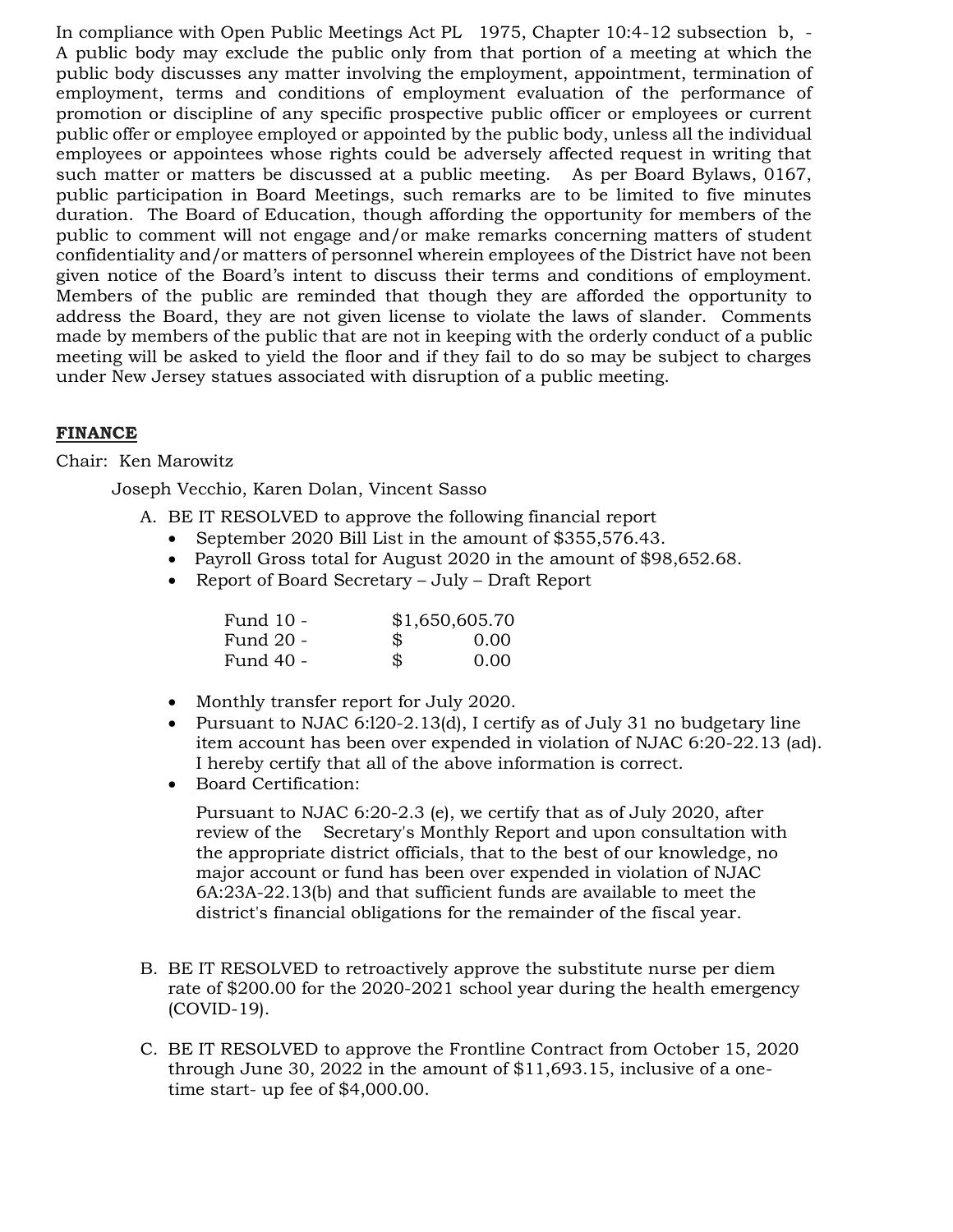D. WHEREAS, the Board of Education of Monmouth Beach (hereinafter 'Board") and the Monmouth Beach Teachers Association (hereinafter "MBTA") are parties to a Collective Negotiations Agreement covering the period from July 1, 2020 through June 30, 2023, (hereinafter "Agreement"); and

WHEREAS, the parties agree to enter into a Sidebar Agreement for the purpose of compensating a staff member for supervising/coaching the field hockey program;

NOW, THEREFORE, the Board and MBTA agree as follows:

1. This Sidebar Agreement shall not set a precedent for purposes of any future same or similar issue. Nothing contained herein shall modify in any other respect any of the remaining terms and conditions of the current Agreement between these same parties.

**2.** Schedule B of the Agreement is hereby amended to add a Field Hockey position stipend under the heading Athletic Stipends; Payment shall be made upon completion of the season.

**3.** For Year 1, the staff member will be paid the contracted per diem hourly rate (based on 200 days) based on their negotiated contractual salary for facilitation of a club-level program not to exceed 27 hours total.

**4.** Provided the same staff member retains the position for Year 2, they will be placed on the second year of the athletic stipend guide;

**5.** The steps on the Athletic Stipend Guide will read as follows: Year 2- \$2648; Year 3-\$3209; Year 4-\$3431 **6.** This Sidebar Agreement shall take effect on the date above and shall remain in effect for the term of the Agreement, whereupon it will sunset and not carry over into any successor agreement unless so negotiated.

E. WHEREAS, the Board of Education of Monmouth Beach (hereinafter 'Board") and the Monmouth Beach Teachers Association (hereinafter "MBTA") are parties to a Collective Negotiations Agreement covering the period from July 1, 2020 through June 30, 2023, (hereinafter "Agreement"); and

WHEREAS, the parties agree to enter into a Sidebar Agreement for the purpose of compensating part-time certificated teaching staff members for class coverage outside of their contractual hours;

NOW, THEREFORE, the Board and MBTA agree as follows:

1. This Sidebar Agreement shall not set a precedent for purposes of any future same or similar issue. Nothing contained herein shall modify in any other respect any of the remaining terms and conditions of the current Agreement between these same parties.

2. Under Article XII Miscellaneous Provisions letter I will be added to include the following: part-time certificated staff members covering classes outside of their contractual hours will be compensated at their per diem hourly rate (based on 200 days) based on their negotiated contracted salary.

3. This Sidebar Agreement shall take effect on the date above and shall remain in effect for the term of the Agreement, whereupon it will sunset and not carry over into any successor agreement unless so negotiated.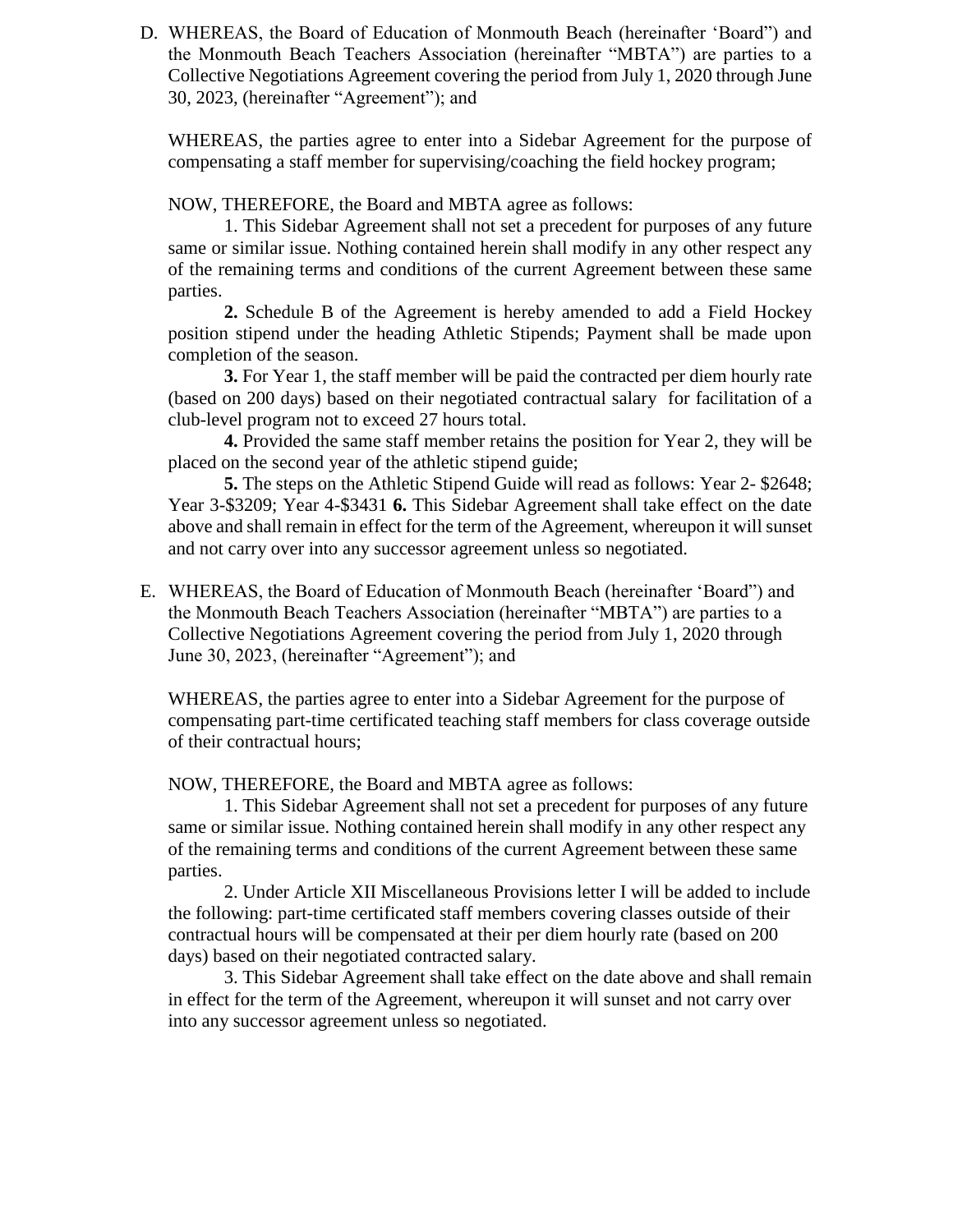## **PERSONNEL**

Chair: Barbara Kay

Boyd Decker, Chris Dudick, Melanie Andrews

- A. BE IT RESOLVED to approve Cameryn Freglette and Kristen Cosentino as a Substitute Teacher for the 2020-2021 school year.
- B. BE IT RESOLVED to retroactively approve Devin Sullivan as a Substitute School Nurse and Teacher for the 2020-2021 school year. Emergent Hire approved by Executive County Superintendent on September 8, 2020.
- C. BE IT RESOLVED to retroactively approve the leave of absence for Diane Bettinger, Instructional Aide, beginning September 8, 2020 through October 19, 2020 utilizing ten sick days and unpaid leave to span over this time frame.
- D. BE IT RESOLVED to retroactively approve Madeline Ebinger as a long term leave replacement teacher from September 8, 2020 through November 30, 2020 at the approved MBBOE Long Term Sub Rate. Emergent Hire approved by the Executive County Superintendent on September 14, 2020.
- E. BE IT RESOLVED to retroactively approve the leave of absence for Linda Stafford, Media Specialist, beginning Tuesday, September 8, 2020 through December 1, 2020, utilizing 6 sick days followed by FMLA.
- F. BE IT RESOLVED to rescind the approval of Ali Garbolino as a long term leave replacement teacher from September 4, 2020 through November 30, 2020 at the approved MBBOE Long Term Sub Rate.
- G. BE IT RESOLVED to approve Kathleen Stefanelli, Meghan Haynes, and Meghan Harmon as volunteers for the Field Hockey Program for the 2020- 2021 school year.
- H. BE IT RESOLVED to approve Nicole DePalma as the Field Hockey Coach for the 2020-2021 school at the MBTA contracted rate.
- I. BE IT RESOLVED to approve William George as a per diem interim Administrator of Student Achievement/Supervisor of Special Programs for the 2020-2021 school year effective October 1, 2020 at the rate of \$500.00 per diem.
- J. BE IT RESOLVED to approve Kristen Cosentino as a part time Instructional Aide for the 2020-2021 school year at a rate of \$16.50 per hour, effective on or about October 7, 2020.

# **CURRICULUM AND INSTRUCTION**

Chair: Chris Dudick

Melanie Andrews, Chris Dudick, Boyd Decker

# **BUILDING AND GROUNDS**

Chair: Vincent Sasso

Ken Marowitz, Karen Dolan, Joe Vecchio

# **POLICY**

Chair: Melanie Andrews

A. BE IT RESOLVED to approve the second read of the following policy: 1648 – Restart & Recovery Plan